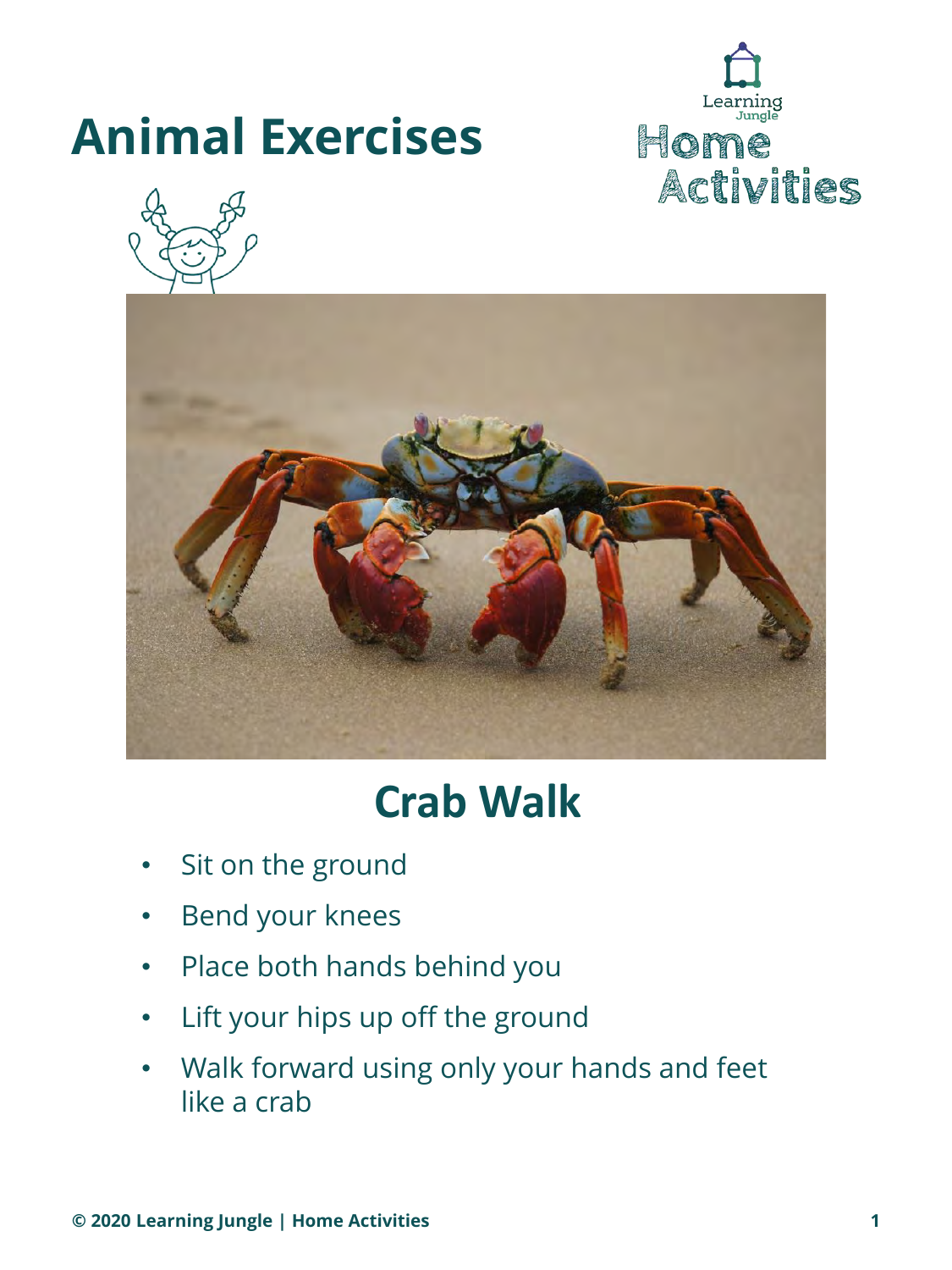





## **Elephant Trunk Swing**

- Stand with your feet apart
- Clasp your hands and keep your arms straight down in front of you
- Bend over and keep your legs straight
- Swing your arms from left to right, low to the ground like an elephant's trunk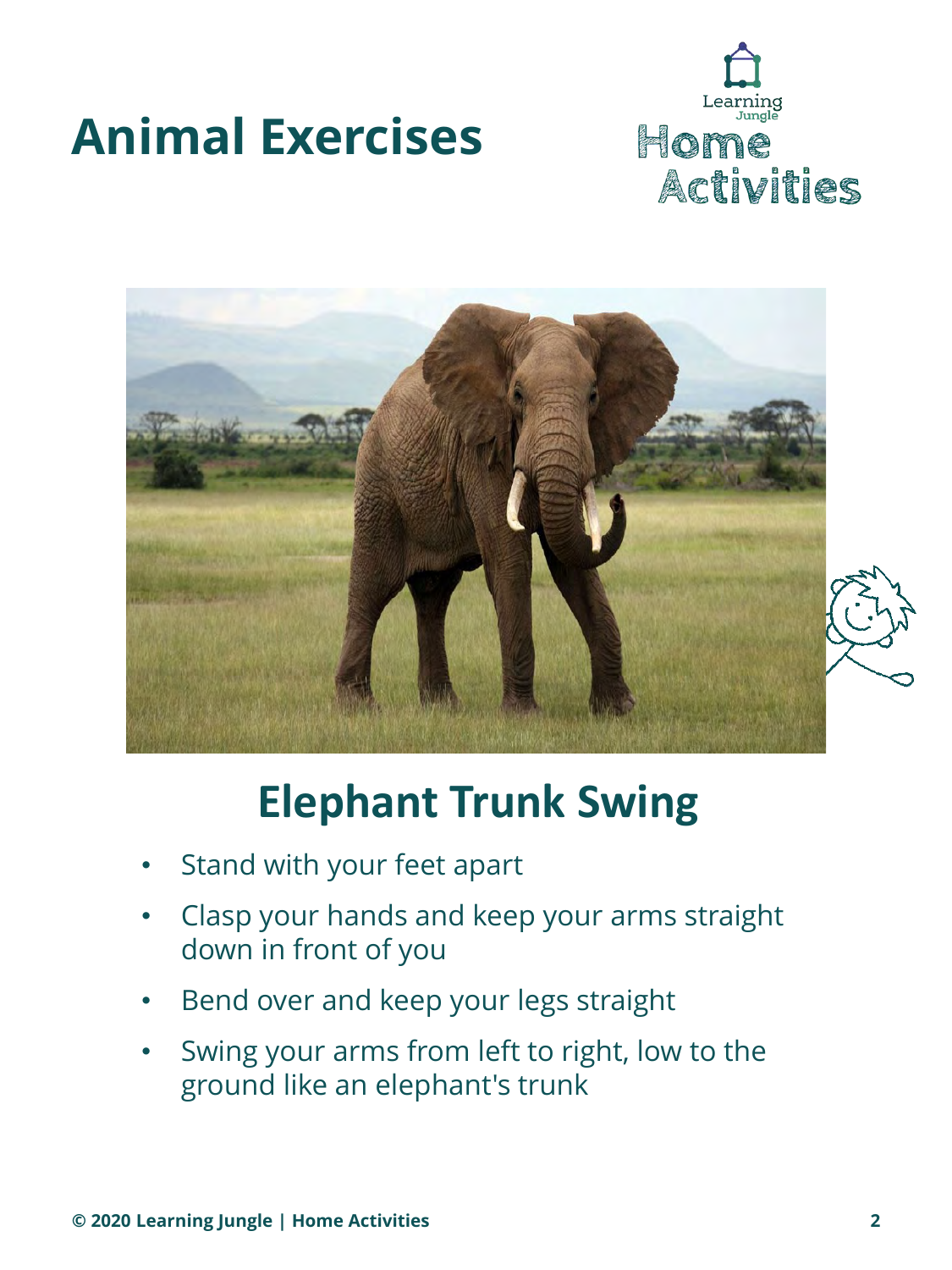





### **Bear Crawl**

- Start on your hands and knees facing the ground
- Lift your knees up off the ground using your feet and keep your hips high in the air
- Crawl forward on your hands and feet like a bear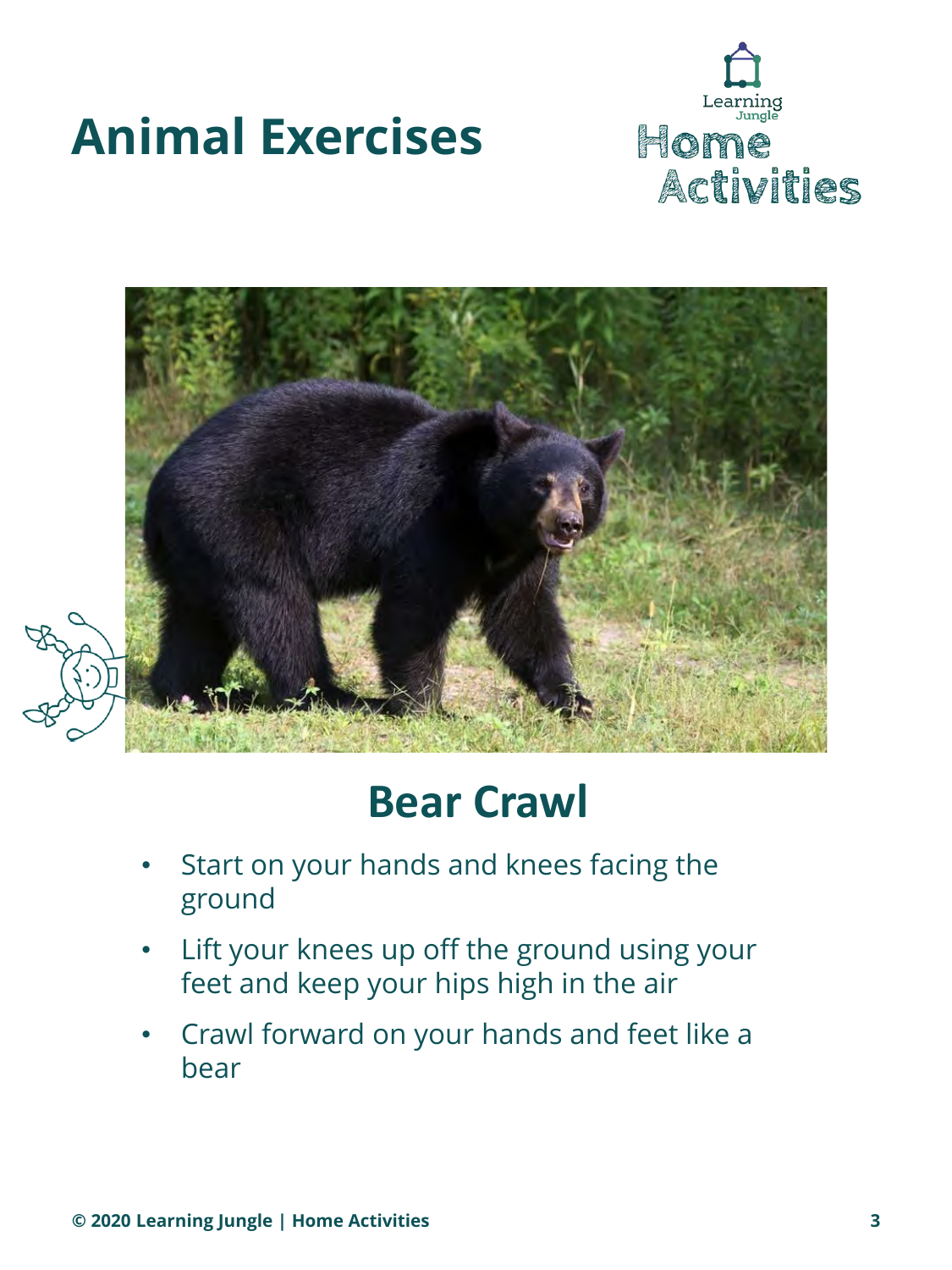



### **Frog Jump**



- Spread your feet apart
- Bend your knees and keep your hips down close to the ground
- Place both hands in front of you flat on the ground
- Jump, pushing off with both hands and feet like a frog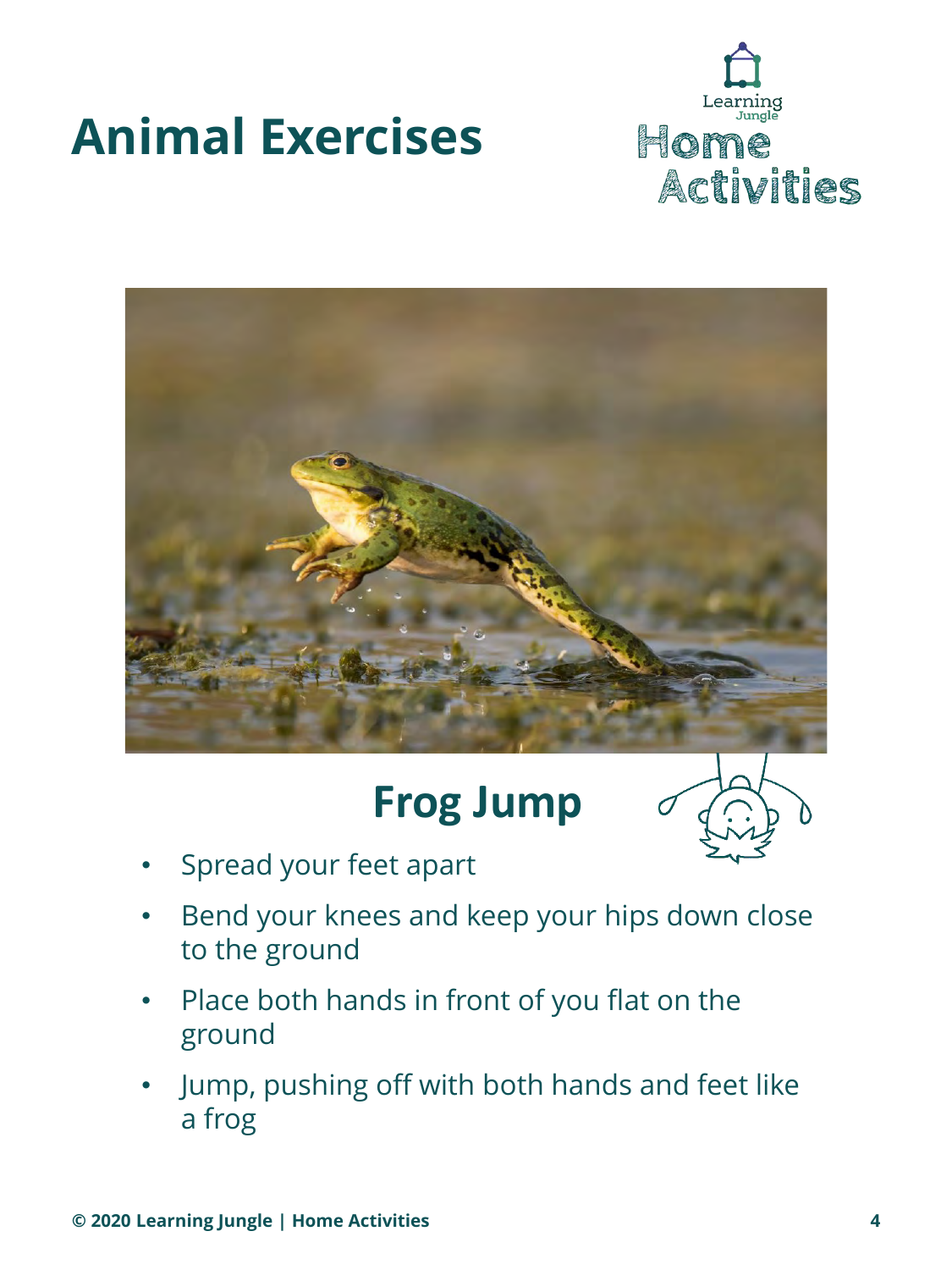





## **Starfish**

- Stand up straight with your feet together and arms down by your side
- Jump as high as you can and stretch both arms and legs out wide like a starfish
- Return to the start position and repeat

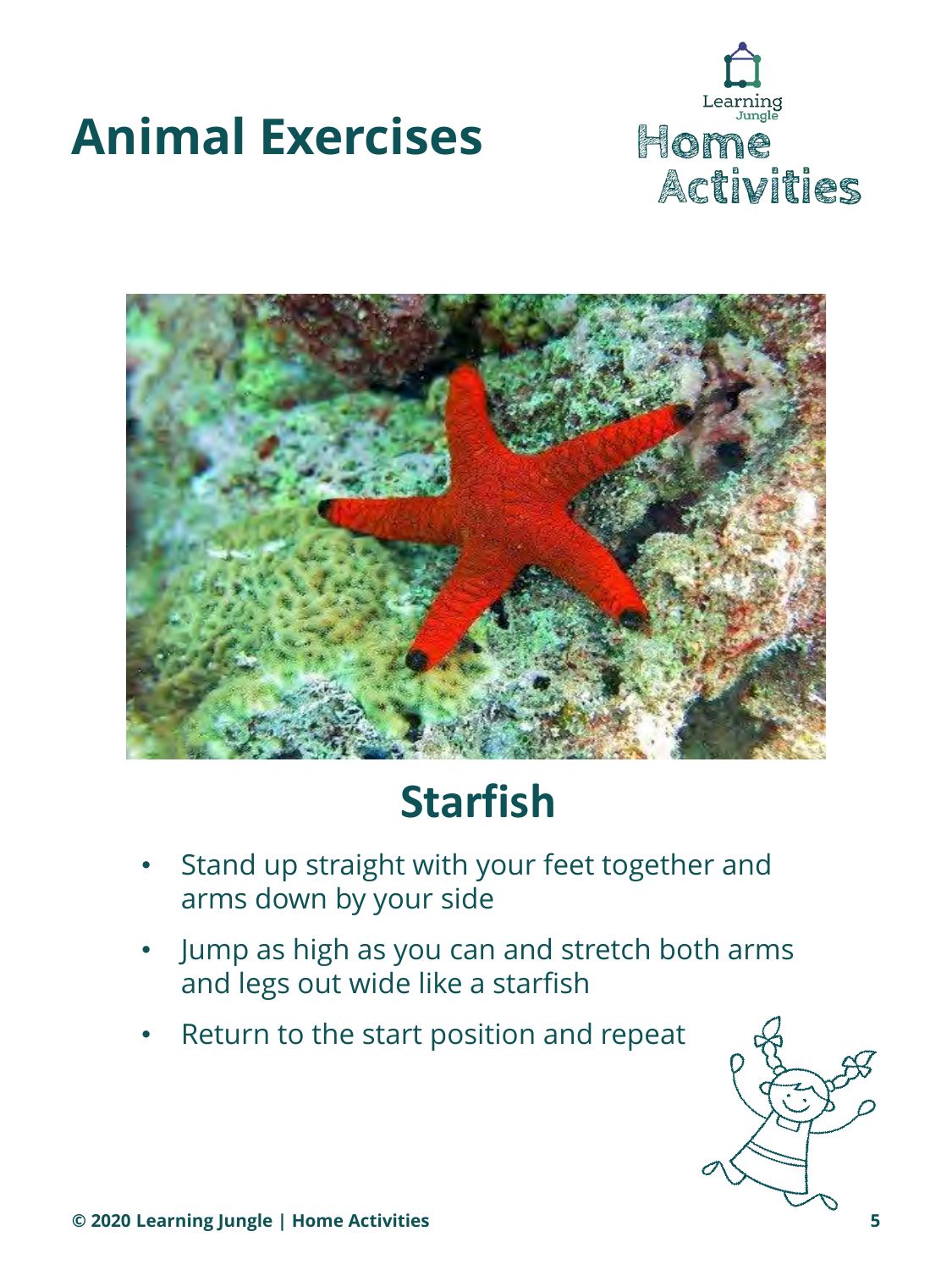



### **Duck Walk**

- Spread your feet apart
- Bend your knees and keep your hips down close to the ground
- Clasp your hands together under your chin
- Waddle one leg at a time like a duck

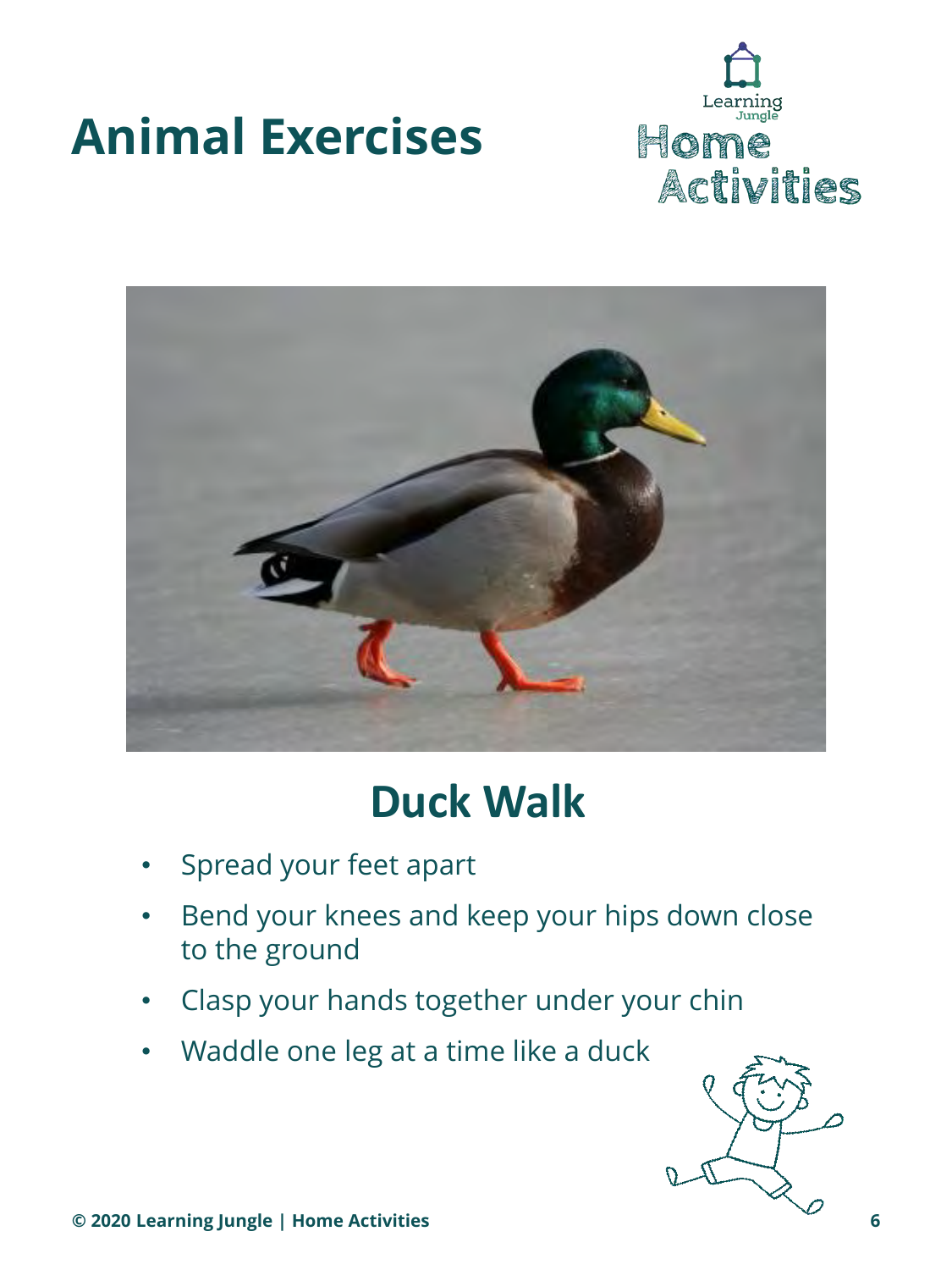





### **Turtle Dive**

- Lay face down on the floor
- Stretch out both arms and legs
- Lift your head, shoulders and knees up off the ground without using your hands
- Hold this position and then relax